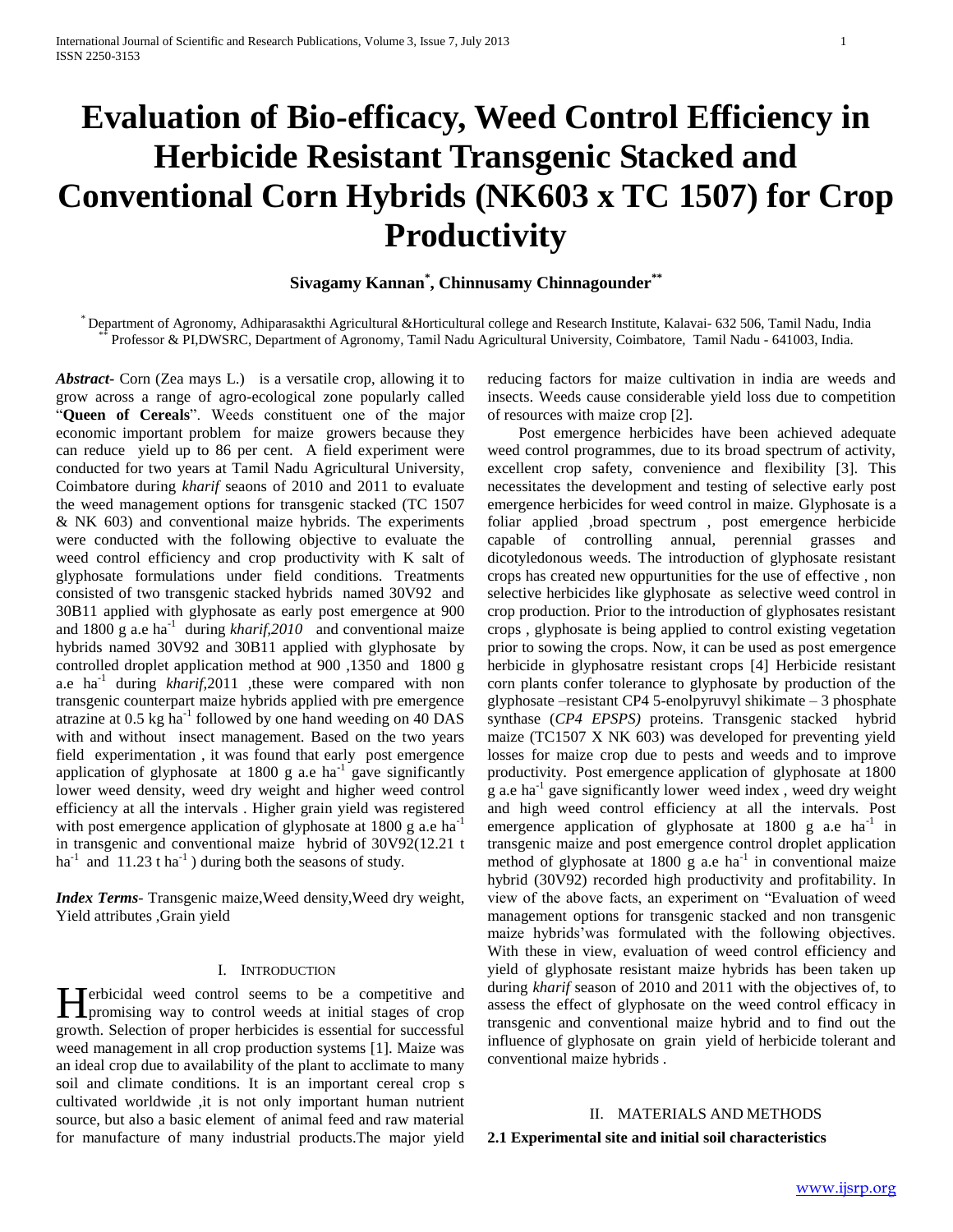Field experiments were laid out during *kharif* seasons of 2010 & 2011 in Eastern block farm of Tamil Nadu Agricultural University , located at Coimbatore,India.The geographical location of the experimental site is situated in western agro climatic zone of Tamil Nadu at 11ºN longitude and 77 ºE latitude with an altitude of 426.7 m above MSL and the farm receives the total annual rainfall of 674 mm in 45.8 rainy days. The soil of the experimental site was sandy clay loam in texture (32.48 % clay, 18.50 % silt and 28.96 % coarse sand) with low available nitrogen,medium in available phosphorous and high in available potassium. The soil analysed  $260,11.90$  and  $490$  Kg ha<sup>-1</sup> of KMnO4- N,Olsen –P and NH4 OAC- K, respectively with EC of 0.16 dSm-1 ,Ph of 8.11 and organic carbon of 0.31%.

## **2.2 Experimental Design , Selection of cultivar and Sowing**

 The experiment was laid out in randomized complete block design (RBD) with sixteen treatments and replicated thrice. The gross plot size adopted was (5mx3.6m) 18 Sq meter.The adopted spacing between the rows and plants were 60 cm and 25 cm respectively. Herbicide tolerant transgenic maize test hybrids namely 30V92, 30B11 and conventional hybrids of 30V92,30B11 ,BIO 9681 and COHM5 during *kharif*,2010. Conventional maize hybrids 30V92 , 30B11 , BIO 9681 and COHM5 were raised during *kharif*, 2011. After sowing the seed, immediate light irrigation was given to the crop for uniform germination.

#### **2.3 Treatment details**

 The experiment I during *kharif*, 2010 comprises two transgenic stacked hybrids 30V92 and 30B11 with post emergence of glyphosate at 900 and 1800 g a.e  $ha^{-1}$  and conventional maize hybrids of 30V92 with pre emergence atrazine at 0.5 kg ha<sup>-1</sup> on 3 DAS  $fb$  HW 40 DAS and insect control, 30V92 no weeding and insect control, 30V92 no weeding and no insect control, conventional maize hybrid of 30B11 with pre emergence atrazine at 0.5 kg ha<sup>-1</sup> on 3 DAS  $fb$ HW 40 DAS and insect control, 30B11 no weeding and insect control, 30B11 no weeding and no insect control , conventional maize hybrids of BIO 9681 with pre emergence atrazine at 0.5 kg ha<sup>-1</sup> on 3 DAS  $fb$  HW 40 DAS and insect control, BIO 9681 no weeding and insect control, BIO 9681 no weeding and no insect control and COHM5 with pre emergence atrazine at 0.5 kg ha<sup>-1</sup> on 3 DAS *fb* HW 40 DAS and insect control, COHM5 no weeding and insect control, COHM5 no weeding and no insect control.

 The experiment II during *kharif*, 2011 comprises of conventional maize hybrid of 30V92 with post emergence controlled droplet application of glyphosate at 900,1350 and 1800 g a.e ha<sup>-1</sup>, 30B11 hybrid with post emergence glyphosate at 900,1350 and 1800 g a.e ha<sup>-1</sup> ,30V92 with pre emergence atrazine at 0.5 kg ha<sup>-1</sup> on 3 DAS  $fb$  HW 40 DAS and insect control, 30V92 no weeding and insect control, 30V92 no weeding and no insect control,30B11 with pre emergence atrazine at  $0.5$  kg ha<sup>-1</sup> on 3 DAS  $fb$  HW 40 DAS and insect control , 30B11 no weeding and insect control,30B11 no weeding and no insect control , BIO 9681 with pre emergence atrazine at  $0.5$  kg ha<sup>-1</sup> on 3 DAS  $fb$  HW 40 DAS and insect control,BIO 9681 no weeding and no insect control and COHM5 with pre emergence atrazine at  $0.5$  kg ha<sup>-1</sup> on 3 DAS  $fb$ 

HW 40 DAS and insect control, COHM5 no weeding and no insect control.

 The herbicides as per the treatments schedule were applied as pre emergence at third day after sowing, glyphosate application at 2-4 leaf stage of weeds (20-25 DAS of maize). Hand operated knapsack sprayer fitted with a flat fan type nozzle (WFN 40) was used for spraying the herbicides adopting a spray volume of 250 litres ha<sup>-1</sup>. The recommended dose of  $150:75:75$  $Kg$  of NPK ha<sup>-1</sup> in the form of urea, single super phosphate and muriate of potash.

## **2.4 Observation on weeds**

### **2.4.1. Weed density**

 The weed count was recorded species wise using 0.5m x0.5 m quadrated four randomly fixed places in each plot and the weeds falling within the frames of the quadrat were counted, recorded and the mean values were expressed in number m<sup>-2</sup>. The density of grasses, sedges and broadleaved weeds and the total weeds were recorded at 20,40,60 and 80 days after sowing and expressed in number  $m<sup>-2</sup>$ .

#### **2.4.2. Weed Dry Weight**

 The weeds falling within the frames of the quadrant were collected, categorized into grasses, sedge and broadleaved weeds , shade dried and later dried in hot air oven at  $80^{\circ}$ C for 72 hrs. the dry weight of grasses , sedge and broadleaved weeds were recorded separately at 20,40 and 60 days after sowing and expressed in  $\text{Kg}$  ha<sup>-1</sup>.

#### **2.4.3 Weed Control Efficiency**

 Weed control efficiency was calculated as per the procedure [5]

$$
WCE\% = \frac{WDc - WD_t}{WD_c} \times 100
$$

Where ,

 WCE – Weed control efficiency (per cent) ;  $WD_c$ . Weed biomass  $(g.m<sup>-2</sup>)$  in control plot;  $WD_t$ . Weed biomass  $(g.m^{-2})$  in treated plot;

#### **2.5 Statistical Analysis**

 The data were statistically analysed following the procedure given by Gomez and Gomez (2010) for randomised block design .The data pertaining to weeds and germination were transformed to square root scale of  $\sqrt{(X+2)}$  and analysed as suggested by

[6] .Whenever significant difference existed, critical difference was constructed at five per cent probability level.

## III. RESULTS AND DISCUSSION

## **3.1. Effect on weeds**

 Weed flora of the experimental field in maize was predominantly consisted of twelve species of broad leaved weeds, five species of grasses and a sedge weed.The dominant broadleaved weeds were *Trianthema portulacastrum*, *Datura stramonium, Cleome gynandra, Digera arvensis*, *Physallis minima* and *Corchorous olitorius.*The dominant grass weeds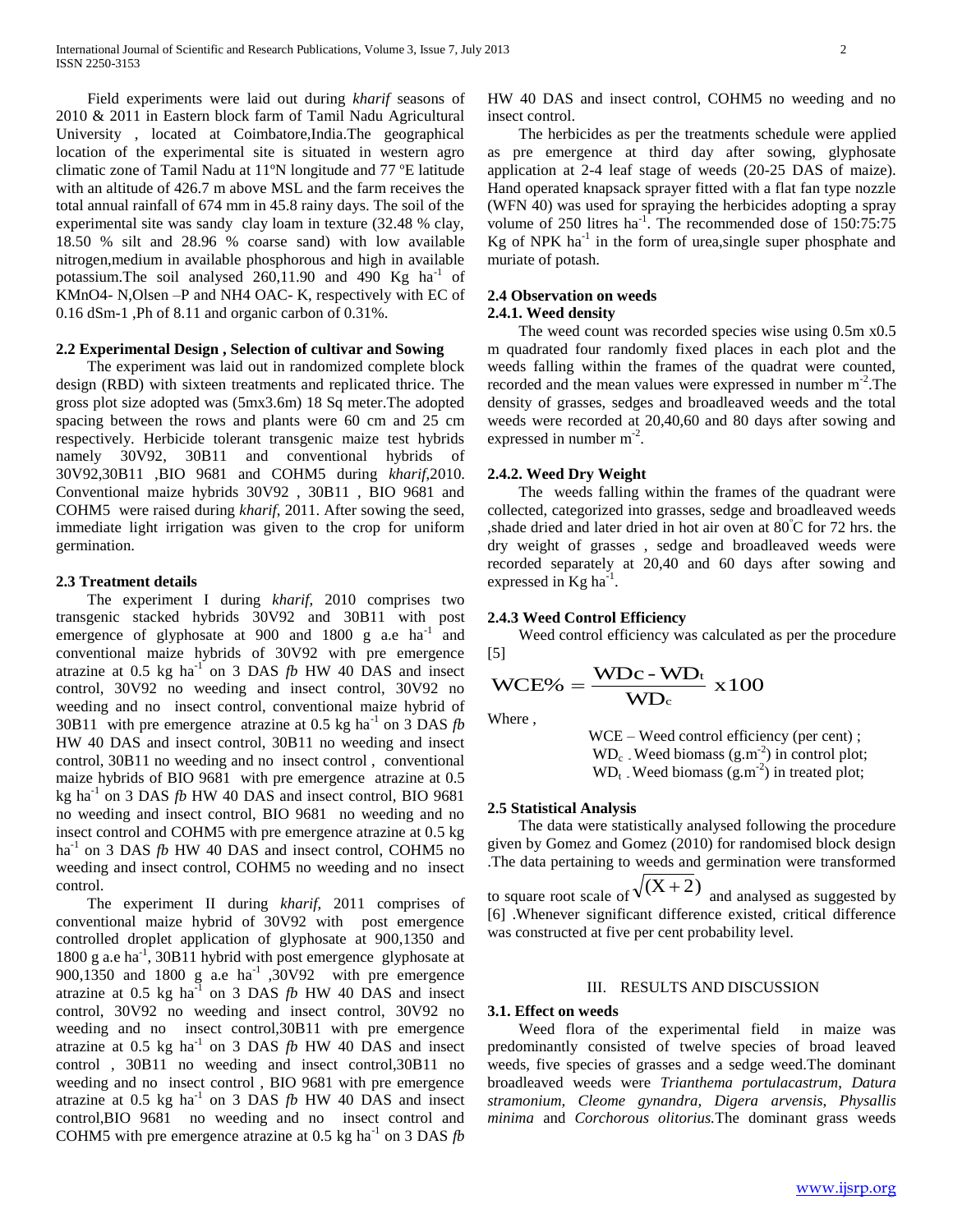were *Setaria verticillata* and *Cyanodon dactylon. Cyperus rotundus* was the only sedge present in the experimental field.

### **3.2 Weed Density**

 During *kharif,* 2010 season,lower weed density was achieved under non transgenic maize hybrid BIO 9681 and  $30B11$  with pre emergence application of atrazine at 0.5 Kg ha<sup>-1</sup> followed by hand weeding at 20 DAS. Relatively, a higher density was observed under unweeded checks and transgenic maize before imposing post emergence application of glyphosate. At 40 DAS and 60 DAS ,lower weed density observed under transgenic maize hybrid 30V92 with post emergence application of glyphosate at 1800 g a.e ha<sup>-1</sup> resulted in effective control of broad leaved weeds ,grasses and sedges due to its broad spectrum action [7]. This may due to more impressive control of broadleaved weeds like *Trainthema portulacastrum ,Datura stramonium ,Cleome gynandra and Physallis minima* . Foliar application of glyphosate was readily and rapidly translocated throughout the actively growing aerial and under ground portions at active growing stage of broadleaved weeds might have blocked the 5-Enulpyruvate shikimate -3- phosphate synthase enzyme and arrest the amino acid synthesis which led to complete control [8] (**Table 1**). During *kharif,* 2011 season, post emergence controlled droplet application of glyphosate at conventional maize hybrid of  $30\sqrt{92}$  at  $1800$  g a.e ha<sup>-1</sup> (1.84 Nos m<sup>-2</sup>) observed lesser total weed density at 40 DAS .Thus glyphosate effectively controlled a broad spectrum of annual and perennial grasses , sedges and broadleaved weeds[9] could be due to increased translocation of glyphosate inside the plant tissues [10] **(Table 2**).

## **3.3 Weed dry weight**

 Weed dry weight is the most important parameter to assess the weed competitiveness for the crop growth and productivity.Considerable reduction in weed dry weight was recorded with the application of glyphosate at  $1800 \text{ g}$  a.e ha<sup>-1</sup> in transgenic 30V92 and post emergence controlled application of glyphosate at 1800 g a.e ha<sup>-1</sup> in conventional maize hybrid of  $30\sqrt{92}$  (1.58 and 1.82 g m<sup>-2</sup>) at 40 DAS during *kharif*, 2010 and *kharif*, 2011(**Table 1&2**).This might be weed control as achieved by glyphosate [11] this findings were in accordance with earlier reports that post emergence application followed by pre emergence herbicide reduced total weed dry weight by at least 97 per cent when compared to without glyphosate applied plots [12].

## **3.4 Weed control efficiency**

 Weed control efficiency which indicates the comparative magnitude of reduction in weed dry matter, was highly influenced by different weed control treatments. Pre emergence application of atrazine at  $0.5$  Kg ha<sup>-1</sup> followed by hand weeding recorded higher weed control efficiency of 80.28 percent in non transgenic maize hybrid 30V92 at 20 DAS. Whereas at 40 DAS after spraying of herbicide,higher weed control efficiency of 99.53 per cent was recorded in glyphosate at  $1800 \text{ g}$  a.e ha<sup>-1</sup> followed by 30B11was observed 98.97 per cent during *kharif*,2010 **(Table 1**). whereas during *kharif*,2011 higher weed control efficiency was observed with glyphosate at 1800 g a.e ha-1 in conventional maize hybrid of 30V92 registered maximum

weed control efficiency of 99.14 per cent owing to the fact that registered lesser weed density and weed dry weight (**Table 2**).

## **3.4 Effect on crop yield attributes and yield**

 During both the years of study, among the weed control treatments, post emergence application of glyphosate at 1800 g a.e ha<sup>-1</sup> in transgenic corn hybrid recorded higher grain yield of  $12.21$  t ha<sup>-1</sup> this was 36.64 percent higher than the unweeded check plot of transgenic 30V92 during *kharif* , 2010, whereas , during *kharif*, 2011post emergence controlled droplet application of glyphosate at  $1800$  g a.e ha<sup>-1</sup> in conventional maize hybrid of 30V92 resulted in higher grain yield of 11.23 t ha<sup>-1</sup> (Table 3&4). This was  $44.79$  percent higher than the unweeded check plot of conventional maize hybrid. This could be achieved control of weeds with non selective ,translocated herbicide, provided the favourable crop growth environment at the establishment stage of the crop itself by minimizing the perennial and annual weeds and increased the seed and stalk yields . This might be due to the fact that the perennial weeds like *Cyperus rotundus*, *Cyanodon dactylon*, troublesome broadleaved weeds like *Trianthema portulacastrum* weeds were effectively controlled and might increase the maize yield may be due to better light utilization of narrow row zone and faster canopy closure .

 Higher yield attributes of increased cob length, cob girth and number of grains per cob and test weight were recorded with post emergence application of glyphosate at 1800 g a.e ha<sup>-1</sup> in both the transgenic and conventional maize hybrids of 30V92 and 30B11 respectively. This might due to better control of weeds at critical stages and shifted the balance in favour of crop in the utilization of nutrients,moisture,light and space and creates the favourable environment for recording higher growth of maize leading to enhanced yield attributes [13]. Among the weed control treatments methods, lower weed index was recorded with 9.09 and 10.15 per cent in transgenic  $30V92(T_1)$ and  $30B11(T_5)$  whereas at conventional maize hybrids observed glyphosate at 1350 g a.e ha<sup>-1</sup> recorded lower weed index of  $7.75$ and 15.23 per cent in non transgenic maize hybrids of 30V92  $(T_2)$  and 30B11 $(T_5)$ . Unweeded check plots resulted in higher weed index and performed poorly during both the years of study.

#### IV. CONCLUSION

 From the results of the field experiments, it could be concluded that post emergence spraying of potassium salt of glyphosate at 1800 g a.e  $ha^{-1}$  in transgenic and conventional maize hybrid of 30V92 enhanced complete control of broad spectrum weeds can keep the weed density,dry weight reasonable at lower level and enhance higher productvity and profitability with higher grain yield during both the *kharif* seasons.

#### **REFERENCES**

- [1] Ghodralollah, F. 2005. Integrated weed management in corn (*Zea mays* L.). Crop Research**.2005,** 29**:** 40-46.
- [2] Malviya,A and Singh, B .Weed dynamics, productivity and economics of maize (*Zea mays*) as affected by integrated weed management under rainfed condition. Indian journal of Agronomy**, 2007**,52: 321- 324.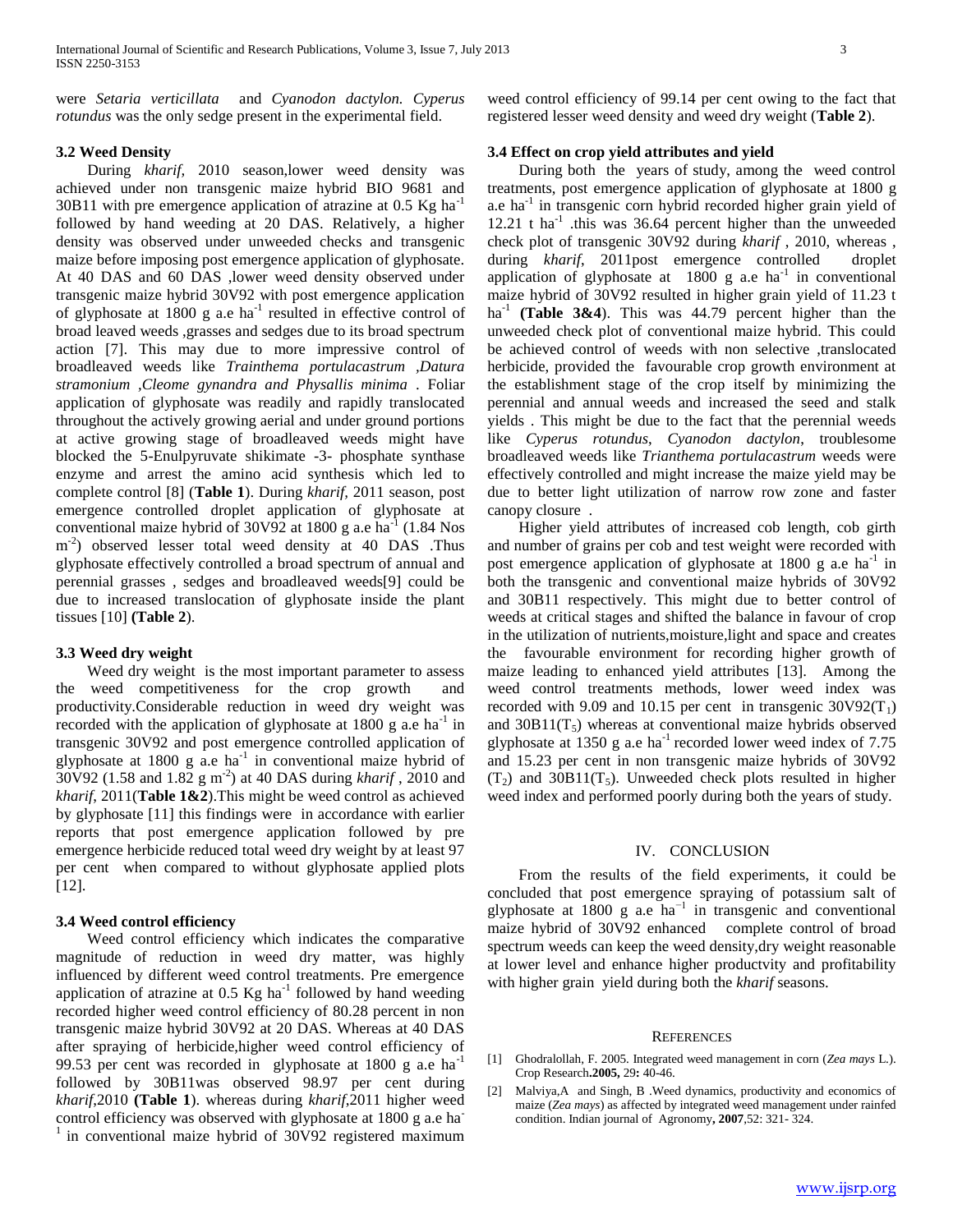- [3] Ferrell, J.A and Witt, W.W. Comparison of glyphosate with other herbicides for weed control in corn (*Zea mays*): Efficacy and economics. Weed Technology*,* **2002**,16:701-706.
- [4] Norsworthy,J.K., Burgos, N.R and Oliver, L.R. Differences in weed tolerance to glyphosate involve different mechanism. Weed Technology, **2001,** 15:725-731.
- [5] Main, C. L., Michael A. J, and E. C. Murdock. Weed Response and Tolerance of Enhanced Glyphosate-Resis-tant Cotton to Glyphosate. Journal of Cotton Science, **2007**, 11: 104-109.
- [6] Snedecor, G.W and Cochran, W.G. Statistical Methods, Oxford and IBH Publ. Co., New Delhi1,**1967**,593.
- [7] Koger, C. H. and Reddy, R. N. Glyphosate Efficacy, Ab- sorption and Translocation in Pitted Moringglory (*Ipo- moea lacunose*) .Weed Science, **2005**,53: 277-283. doi:10.1614/WS-04-098R
- [8] Summons, R.D.,Grugs, K.J., Andersen, K.S., Johnson , K.A. and J.A. Sikors . Re-evaluating glyphosate as a transition-state inhibitor of EPSP synthase: Identification of an EPSP synthase-EPSP glyphosate ternary complex*,* Biochemistry, **1995**,34: 6433-6440
- [9] J. W. Wilcut, H. D. Coble, A. C. York and D. W. Monks, "The Niche for Herbicide-Resistant Crops in US Agri- culture," In: S. O. Duke, Ed., Herbicide-Resistant Crops: Agricultural, Environmental, Economic, Regulatory, and Technical Aspect*s*, CRC Press, Boca Raton, **1996**, 213- 230.
- [10] Suwunnamek, U and Parker,C .Control of *Cyperus rotundus* with glyphosate, "The influence of ammonium sulfate and other additives, Weed Research,**1975**,15: 13-19.
- [11] Hafeezullah. 2000. "Effect of different sowing and weed control methods on performance of sunflower. **M.Sc., Thesis,** Dept. of. Agronomy, Agric. Univ. Peshwar.
- [12] Kumar, A and Thakur, K.S. Influence of intercropping and weed control measures on weeds and productivity of rainfed maize (*Zea mays*).Indian Journal of Weed Science,**2005**, 37: 65-67
- [13] Grichar, W. J., Besler, B.A., Brewer, K. D and Minton , B. W. Using Soil-Applied Herbicides in Combination with Glyphosate in a Glyphosate-Resistant Cotton Herbi- cide Program. Crop Protection, **2004**, 23: 1007- 1010. doi:10.1016/j.cropro.2004.03.004

#### **AUTHORS**

**First Author** – SivagamyKannan, Assistant Professor, Adhiparasakthi Agricultural &Horticultural college and Research Institute, Kalavai- 632 506, Tamil Nadu,India. Email address: ksivagamy@yahoo.com

**Second Author** – Professor and Principal Investigator

(DWSRC), Department of Agronomy, Tamil Nadu Agricultural University, Coimbatore, Tamil Nadu - 641003, India. Email address: chinnusamy@hotmail.com

**Correspondence Author** – Sivagamy Kannan , email address: ksivagamy@yahoo.com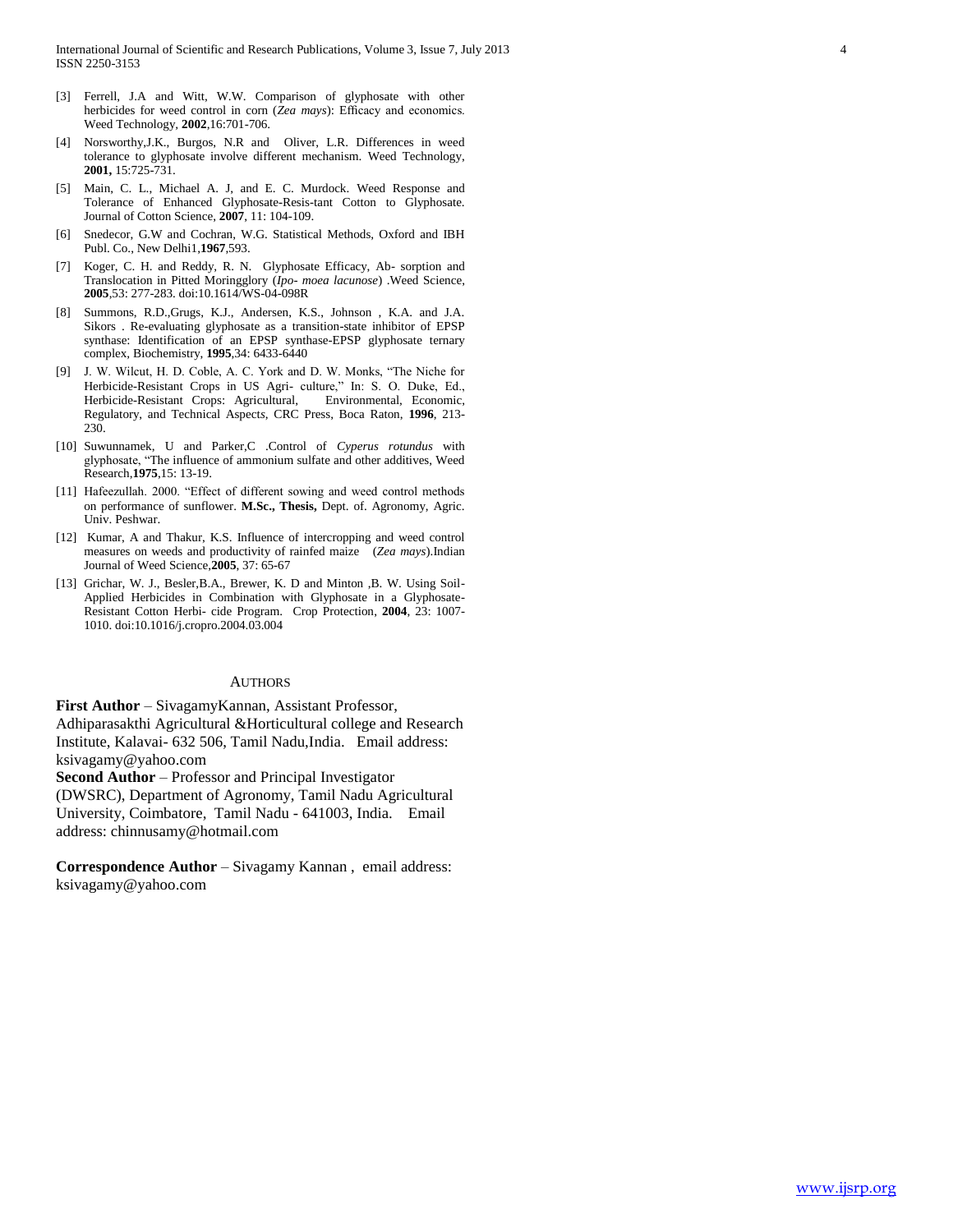|                                                                            | Kharif, 2010                              |               |               |                                     |               |                |                          |          |
|----------------------------------------------------------------------------|-------------------------------------------|---------------|---------------|-------------------------------------|---------------|----------------|--------------------------|----------|
| <b>Treatments</b>                                                          | Total weed density (No. m <sup>-2</sup> ) |               |               | Total weed dry weight $(g. m^{-2})$ |               | WCE(%)         |                          |          |
|                                                                            | <b>20 DAS</b>                             | 40 DAS        | 60 DAS        | <b>20 DAS</b>                       | 40 DAS        | 60 DAS         | <b>20 DAS</b>            | 40 DAS   |
| T <sub>1</sub> -30V92 POE Glyphosate @ 900 g a.e ha <sup>-1</sup>          | 15.43(236.22)                             | 2.78(5.75)    | 3.4(9.63)     | 7.61(55.94)                         | 1.88(1.52)    | 2.35(3.54)     | 0.00                     | 98.56    |
| $T_2$ -30V92 POE Glyphosate @1350 g a.e ha <sup>-1</sup>                   | 15.33(233.08)                             | 2.04(2.15)    | 2.35(3.52)    | 7.37(52.37)                         | 1.58(0.49)    | 1.87(1.50)     | 0.00                     | 99.53    |
| $T_3$ - 30V92 POE Glyphosate (Weedy check)                                 | 15.74(245.60)                             | 14.3 (202.93) | 13.81(188.75) | 7.66(56.62)                         | 10.39(106.03) | 10.22 (102.43) | 0.00                     | 0.00     |
| T <sub>4</sub> -30B11 POE Glyphosate @ 900 g a.e ha <sup>-1</sup>          | 15.78(246.89)                             | 3.31(8.98)    | 3.84(12.74)   | 7.40(52.79)                         | 2.16(2.68)    | 2.60(4.75)     | 0.00                     | 97.72    |
| T <sub>5</sub> -30B11 POE Glyphosate @1350 g a.e ha <sup>-1</sup>          | 16.06(256.07)                             | 2.55(4.50)    | 3.06(7.35)    | 7.71(57.41)                         | 1.79(1.20)    | 2.21(2.87)     | 0.00                     | 98.97    |
| $T_6$ -30B11 POE Glyphosate (Weedy check)                                  | 15.81(248.10)                             | 14.5 (209.43) | 14.42(205.99) | 8.18(64.92)                         | 10.94(117.59) | 10.22(102.51)  | 0.00                     | 0.00     |
| $T_7$ -30V92 PE atrazine 0.5 kg ha <sup>-1</sup> + HW+ Insect Control      | 7.99(61.85)                               | 7.81(59.00)   | 5.79(31.48)   | 3.68(11.57)                         | 5.78(31.43)   | 4.52 (18.39)   | 80.28                    | 72.57    |
| T <sub>8</sub> -30V92 No Weed control and only Insect Control              | 15.45(236.55)                             | 13.64(183.99) | 12.7(160.36)  | 7.08(48.17)                         | 9.99 (97.79)  | 9.42(86.77)    | 0.00                     | 14.66    |
| T <sub>9</sub> -30V92 No Weed control and no Insect Control                | 16.05(255.75)                             | 14.37(204.37) | 14.38(204.69) | 7.79(58.70)                         | 10.80(114.59) | 10.58 (109.99) | 0.00                     | $0.00\,$ |
| $T_{10}$ -30B11 PE atrazine 0.5 kg ha <sup>-1</sup> + HW+ insect control   | 7.55(55.00)                               | 8.14(64.34)   | 5.87(32.43)   | 3.88(13.04)                         | 6.12(35.48)   | 4.72(20.32)    | 79.66                    | 70.33    |
| $T_{11}$ -30B11No Weed control and only Insect Control                     | 15.51(238.44)                             | 13.5 (182.38) | 13.12(170.11) | 7.41(52.92)                         | 10.3(105.35)  | 9.97 (97.47)   | 0.00                     | 11.92    |
| $T_{12}$ -30B11 No Weed control and no Insect Control                      | 16.25(262.00)                             | 15.05(224.47) | 15.0(224.57)  | 8.13(64.14)                         | 11.03(119.61) | 10.98 (118.66) | 0.00                     | 0.00     |
| $T_{13}$ -BIO9681 PE atrazine 0.5 kg ha <sup>-1</sup> + HW+ Insect Control | 7.15(49.14)                               | 7.52(54.58)   | 5.96(33.49)   | 3.74(11.98)                         | 6.23(36.77)   | 5.12(24.24)    | 77.27                    | 68.73    |
| T <sub>14</sub> -BIO9681No Weed control and no Insect Control              | 14.69(213.70)                             | 13.8 (189.93) | 14.52(208.94) | 7.40(52.71)                         | 10.94(117.62) | 10.90 (116.82) | 0.00                     | 0.00     |
| $T_{15}$ -CoHM5 PE atrazine 0.5 kg ha <sup>-1</sup> + HW+ Insect Control   | 7.83(59.37)                               | 8.32(67.3)    | 6.20(36.44)   | 4.08(14.61)                         | 6.75(43.55)   | 5.69(30.32)    | 79.28                    | 68.56    |
| $T_{16}$ -CoHM5 No Weed control and no Insect Control                      | 16.38(266.19)                             | 15.24(230.37) | 15.79(247.44) | 8.52(70.54)                         | 11.8(138.52)  | 12.16 (145.78) | $0.00\,$                 | $0.00\,$ |
| <b>SEd</b>                                                                 | 1.34                                      | 1.11          | 1.06          | 0.65                                | 0.83          | 0.80           | $\overline{\phantom{a}}$ |          |
| $CD(P=0.05)$                                                               | 2.74                                      | 2.27          | 2.17          | 1.34                                | 1.70          | 1.63           |                          |          |

Figures in parenthesis are original values must need for differentiating the original and transformed values;, DAS—Days After sowing , POE—Post-emergence, PE- Pre emergence, WCE-Weed control efficiency , HW—Hand Weeding.

www.ijsrp.org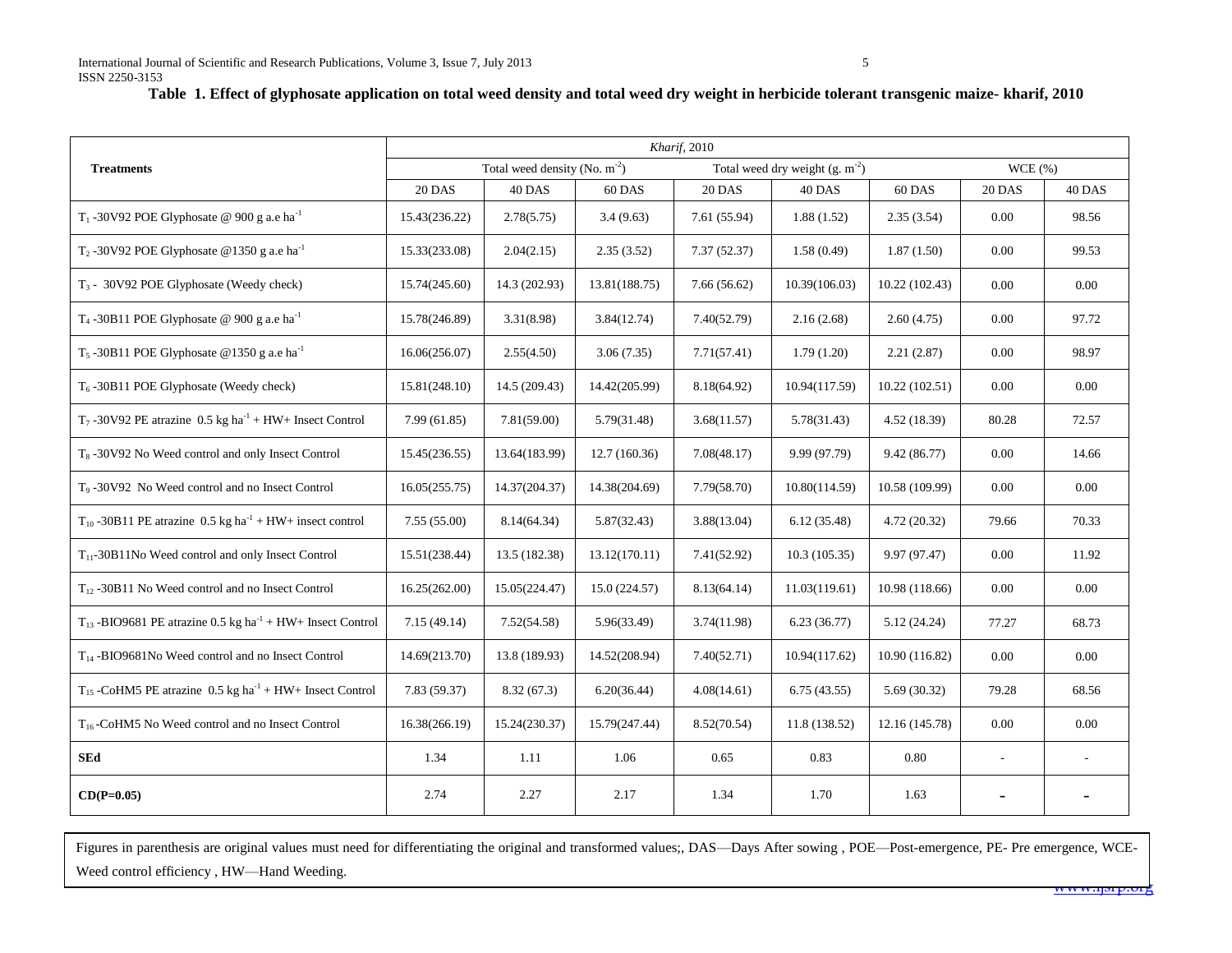## **Table 2.Effect of glyphosate application on total weed density, total weed dry weight and weed control efficiency in conventional maize hybrids**

|                                                                                  | Kharif, 2011                               |               |               |                                     |               |                |               |            |  |
|----------------------------------------------------------------------------------|--------------------------------------------|---------------|---------------|-------------------------------------|---------------|----------------|---------------|------------|--|
| Treatments                                                                       | Total weed density (No. $m^{-2}$ )<br>(% ) |               |               | Total weed dry weight $(g. m^{-2})$ |               |                |               | <b>WCE</b> |  |
|                                                                                  | 20 DAS                                     | 40 DAS        | 60 DAS        | 20 DAS                              | 40 DAS        | 60 DAS         | <b>20 DAS</b> | 40 DAS     |  |
| T <sub>1</sub> -30V92 POE Glyphosate @ 900 g a.e ha <sup>-1</sup>                | 15.43(236.22)                              | 2.78(5.75)    | 3.4(9.63)     | 7.61 (55.94)                        | 1.88(1.52)    | 2.35(3.54)     | 5.14          | 96.15      |  |
| T <sub>2</sub> -30V92 POE Glyphosate @1350 g a.e ha <sup>-1</sup>                | 15.33(233.08)                              | 2.04(2.15)    | 2.35(3.52)    | 7.37(52.37)                         | 1.58(0.49)    | 1.87(1.50)     | 14.29         | 97.66      |  |
| T <sub>3</sub> - 30V92 POE Glyphosate @ 1800 g a.e ha <sup>-1</sup>              | 15.74(245.60)                              | 14.3 (202.93) | 13.81(188.75) | 7.66(56.62)                         | 10.39(106.03) | 10.22(102.43)  | 8.73          | 99.14      |  |
| T <sub>4</sub> -30B11 POE Glyphosate @ 900 g a.e ha <sup>-1</sup>                | 15.78(246.89)                              | 3.31(8.98)    | 3.84(12.74)   | 7.40(52.79)                         | 2.16(2.68)    | 2.60(4.75)     | 21.41         | 95.86      |  |
| T <sub>5</sub> -30B11 POE Glyphosate @1350 g a.e ha <sup>-1</sup>                | 16.06(256.07)                              | 2.55(4.50)    | 3.06(7.35)    | 7.71(57.41)                         | 1.79(1.20)    | 2.21(2.87)     | 14.16         | 97.17      |  |
| T <sub>6</sub> -30B11 POE Glyphosate @ 1800 g a.e ha <sup>-1</sup> )             | 15.81(248.10)                              | 14.5 (209.43) | 14.42(205.99) | 8.18(64.92)                         | 10.94(117.59) | 10.22(102.51)  | 11.15         | 98.87      |  |
| T <sub>7</sub> -30V92 PE atrazine $0.5$ kg ha <sup>-1</sup> + HW+ Insect Control | 7.99(61.85)                                | 7.81(59.00)   | 5.79(31.48)   | 3.68(11.57)                         | 5.78(31.43)   | 4.52(18.39)    | 82.26         | 68.96      |  |
| T <sub>8</sub> -30V92 No Weed control and only Insect Control                    | 15.45(236.55)                              | 13.64(183.99) | 12.7(160.36)  | 7.08(48.17)                         | 9.99 (97.79)  | 9.42 (86.77)   | 13.97         | 10.25      |  |
| T <sub>9</sub> -30V92 No Weed control and no Insect Control                      | 16.05(255.75)                              | 14.37(204.37) | 14.38(204.69) | 7.79(58.70)                         | 10.80(114.59) | 10.58 (109.99) | 0.00          | 0.00       |  |
| $T_{10}$ -30B11 PE atrazine 0.5 kg ha <sup>-1</sup> + HW+ insect control         | 7.55(55.00)                                | 8.14(64.34)   | 5.87(32.43)   | 3.88(13.04)                         | 6.12(35.48)   | 4.72(20.32)    | 80.03         | 65.71      |  |
| $T_{11}$ -30B11No Weed control and only Insect Control                           | 15.51(238.44)                              | 13.5 (182.38) | 13.12(170.11) | 7.41(52.92)                         | 10.3(105.35)  | 9.97 (97.47)   | 13.57         | 8.31       |  |
| $T_{12}$ -30B11 No Weed control and no Insect Control                            | 16.25(262.00)                              | 15.05(224.47) | 15.0(224.57)  | 8.13(64.14)                         | 11.03(119.61) | 10.98 (118.66) | 0.00          | 0.00       |  |
| $T_{13}$ -BIO9681 PE atrazine 0.5 kg ha <sup>-1</sup> + HW+ Insect Control       | 7.15(49.14)                                | 7.52(54.58)   | 5.96(33.49)   | 3.74(11.98)                         | 6.23(36.77)   | 5.12(24.24)    | 78.97         | 63.82      |  |
| $T_{14}$ -BIO9681No Weed control and no Insect Control                           | 14.69(213.70)                              | 13.8 (189.93) | 14.52(208.94) | 7.40(52.71)                         | 10.94(117.62) | 10.90 (116.82) | $0.00\,$      | $0.00\,$   |  |
| $T_{15}$ -CoHM5 PE atrazine 0.5 kg ha <sup>-1</sup> + HW+ Insect Control         | 7.83(59.37)                                | 8.32(67.3)    | 6.20(36.44)   | 4.08(14.61)                         | 6.75(43.55)   | 5.69(30.32)    | 73.19         | 61.68      |  |
| $T_{16}$ -CoHM5 No Weed control and no Insect Control                            | 16.38(266.19)                              | 15.24(230.37) | 15.79(247.44) | 8.52(70.54)                         | 11.8 (138.52) | 12.16 (145.78) | $0.00\,$      | $0.00\,$   |  |
| <b>SEd</b>                                                                       | 1.34                                       | $1.11$        | 1.06          | 0.65                                | 0.83          | $0.80\,$       | 5.14          | 96.15      |  |
| $CD(P=0.05)$                                                                     | 2.74                                       | 2.27          | 2.17          | 1.34                                | 1.70          | 1.63           | 14.29         | 97.66      |  |

www.iprorg Figures in parenthesis are original values must need for differentiating the original and transformed values;, DAS—Days After sowing , POE—Post-emergence, PE- Pre emergence, WCE-Weed control efficiency , HW—Hand Weeding.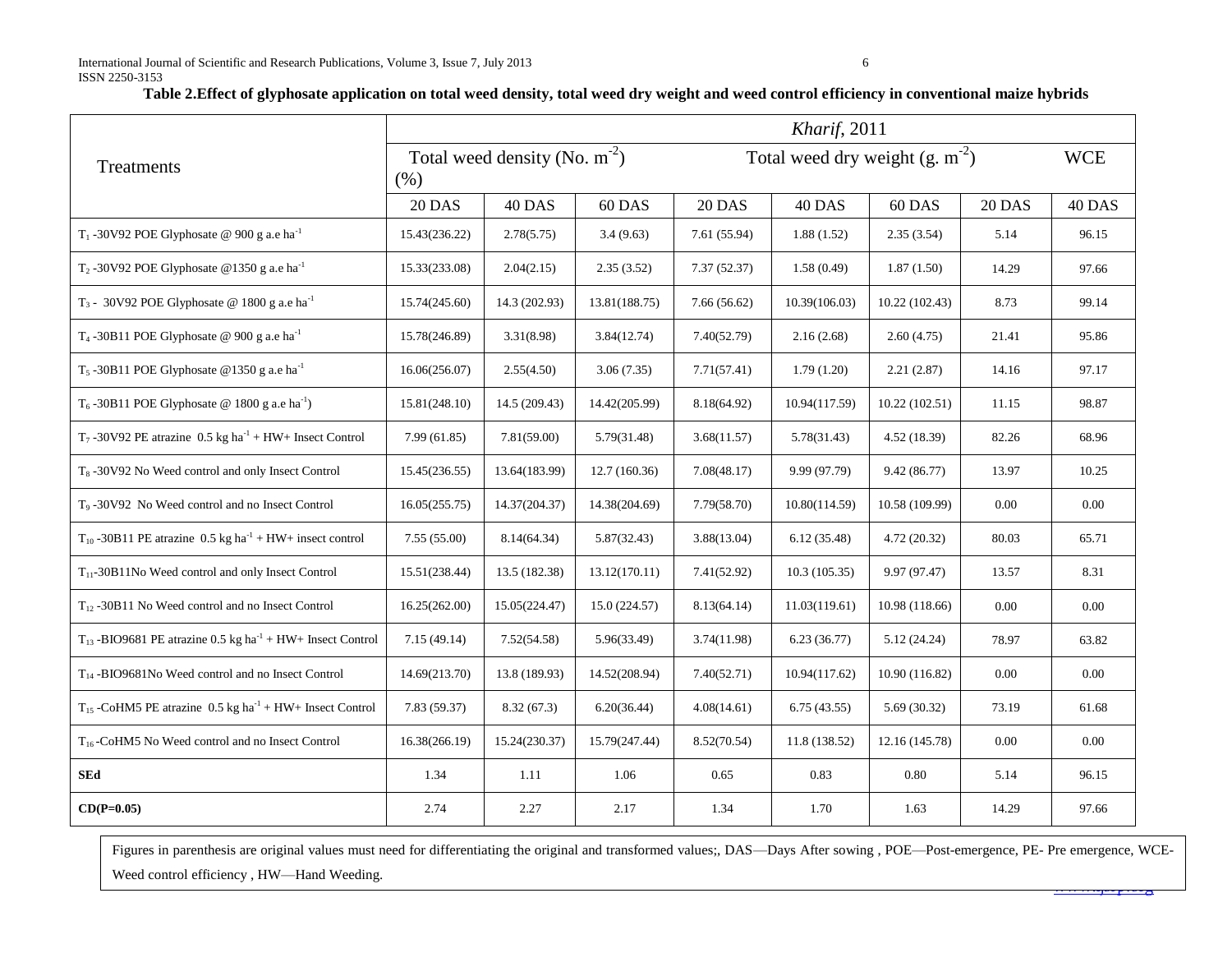# **Table 3. Effect of weed control methods on yield attributes and grain yield in herbicide tolerant transgenic maize hybrid**

|                                                                                  | Kharif, 2010       |                   |                          |                    |                           |  |  |
|----------------------------------------------------------------------------------|--------------------|-------------------|--------------------------|--------------------|---------------------------|--|--|
| Treatments                                                                       | Cob length<br>(cm) | Cob girth<br>(cm) | Number of<br>kernels/row | Test weight<br>(g) | Yield<br>$(t \, ha^{-1})$ |  |  |
| T <sub>1</sub> -30V92 POE Glyphosate @ 900 g a.e ha <sup>-1</sup>                | 21.03              | 16.76             | 38.80                    | 40.11              | 11.10                     |  |  |
| T <sub>2</sub> -30V92 POE Glyphosate @18000 g a.e ha <sup>-1</sup>               | 21.70              | 16.84             | 41.27                    | 42.67              | 12.21                     |  |  |
| T <sub>3</sub> - 30V92 POE Glyphosate (Weedy check)                              | 20.06              | 15.83             | 37.18                    | 33.28              | 8.84                      |  |  |
| T <sub>4</sub> -30B11 POE Glyphosate @ 900 g a.e ha <sup>-1</sup>                | 19.70              | 16.19             | 37.90                    | 39.10              | 10.97                     |  |  |
| T <sub>5</sub> -30B11 POE Glyphosate @1800 g a.e ha <sup>-1</sup>                | 20.20              | 16.44             | 38.50                    | 42.05              | 11.98                     |  |  |
| T <sub>6</sub> -30B11 POE Glyphosate (Weedy check)                               | 19.36              | 15.32             | 35.93                    | 32.11              | 9.12                      |  |  |
| T <sub>7</sub> -30V92 PE atrazine $0.5$ kg ha <sup>-1</sup> + HW+ Insect Control | 19.73              | 15.92             | 38.23                    | 37.72              | 10.23                     |  |  |
| T <sub>8</sub> -30V92 No Weed control and only Insect Control                    | 19.30              | 15.68             | 36.55                    | 34.78              | 8.33                      |  |  |
| T <sub>9</sub> -30V92 No Weed control and no Insect Control                      | 18.66              | 15.17             | 36.23                    | 33.12              | 7.52                      |  |  |
| $T_{10}$ -30B11 PE atrazine 0.5 kg ha <sup>-1</sup> + HW+ insect control         | 18.33              | 15.80             | 38.00                    | 37.00              | 9.76                      |  |  |
| $T_{11}$ -30B11No Weed control and only Insect Control                           | 17.81              | 15.50             | 36.03                    | 33.35              | 8.20                      |  |  |
| $T_{12}$ -30B11 No Weed control and no Insect Control                            | 17.73              | 15.13             | 35.90                    | 31.23              | 7.35                      |  |  |
| $T_{13}$ -BIO9681 PE atrazine 0.5 kg ha <sup>-1</sup> + HW+ Insect Control       | 17.92              | 15.87             | 37.60                    | 37.22              | 8.00                      |  |  |
| $T_{14}$ -BIO9681No Weed control and no Insect Control                           | 15.31              | 14.93             | 35.23                    | 30.45              | 6.12                      |  |  |
| $T_{15}$ -CoHM5 PE atrazine 0.5 kg ha <sup>-1</sup> + HW+ Insect Control         | 16.20              | 15.60             | 36.80                    | 31.88              | 7.33                      |  |  |
| T <sub>16</sub> -CoHM5 No Weed control and no Insect Control                     | 15.01              | 13.37             | 33.93                    | 28.54              | 5.08                      |  |  |
| SEd                                                                              | 0.23               | 0.72              | 0.47                     | 1.63               | 0.41                      |  |  |
| $CD(P=0.05)$                                                                     | 0.48               | 1.47              | 0.96                     | 3.33               | 0.84                      |  |  |

www.ijsrp.org